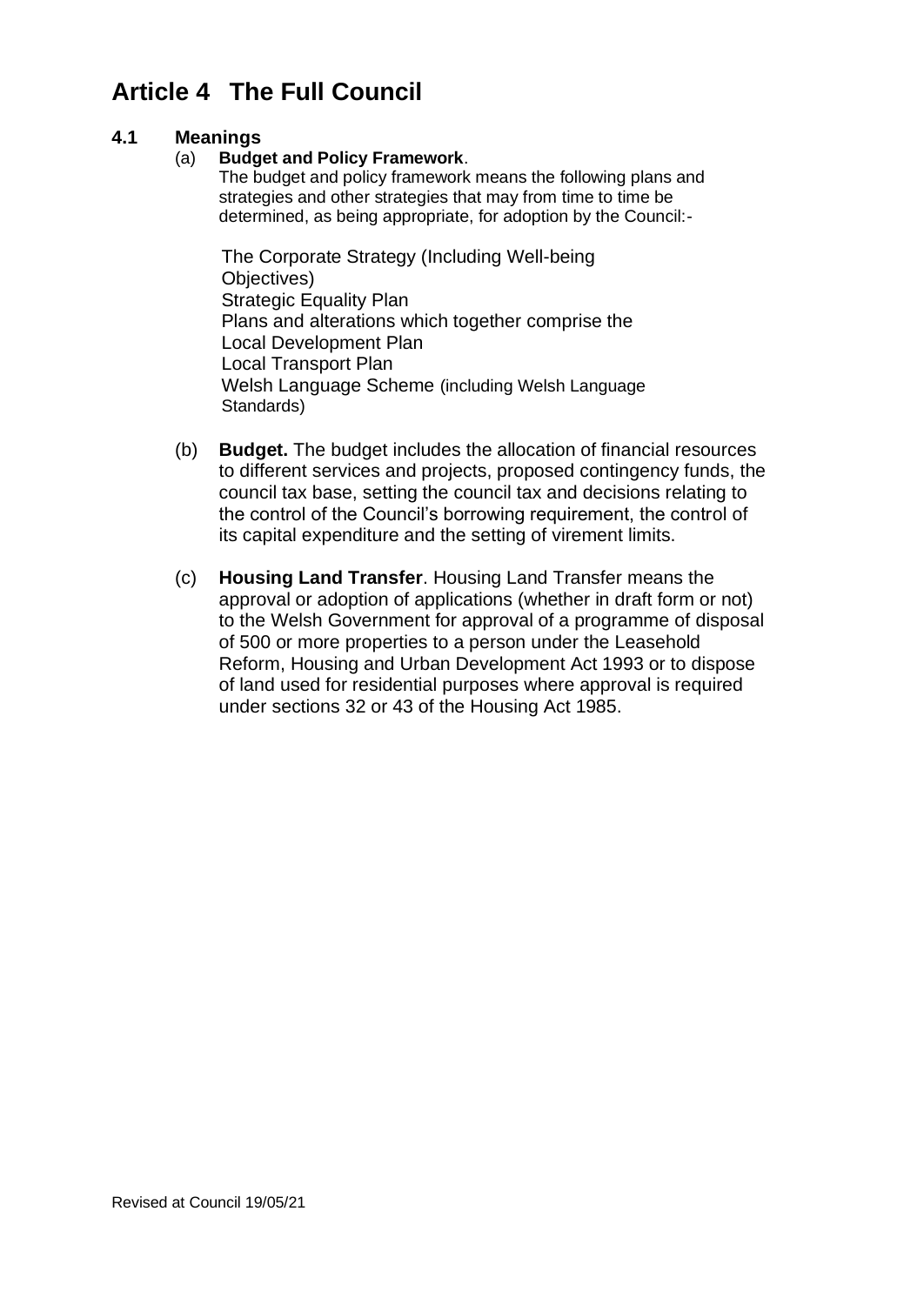# **4.2 Functions of the full Council**

The Council will exercise the following functions:

- (a) adopting and changing the Constitution;
- (b) approving or adopting the Budget and Policy Framework, authorisation of the making of an application in respect of Housing Land Transfer under paragraph 4(5) of the Regulations, and setting Housing Rents;
- (c) subject to the urgency procedure contained in the Local Authorities (Executive Arrangements) (Discharge of Functions ) and/or (Decisions, Documents and Meetings) (Wales) Regulations 2001 (as amended from time to time), making decisions about any matter in the discharge of an executive function which is covered by the Policy Framework or the Budget where the decision maker is minded to make it in a manner which would be contrary to the Policy Framework or contrary to/or not wholly in accordance with the Budget:
- (d) appointing the Leader;
- (e) to determine which Committees and Advisory Panels etc, shall be established, the terms of reference of each body, the number of members (voting and non-voting) that each consists of and to make the necessary appointments to the bodies;
- (f) agreeing and/or amending the terms of reference for committees, deciding on their composition and making appointments to them;
- (g) appointing representatives to outside bodies unless the appointment is an executive function or has been delegated by the Council;
- (h) adopting a scheme for Members allowances;
- (i) changing the name of the area, conferring the title of honorary alderman or to admit to be an honorary freeman;
- (j) appointment of the Chief Executive, and designating the Monitoring Officer and Section 151 Officer;
- (k) making, amending, revoking, re-enacting or adopting bylaws and promoting or opposing the making of local legislation or personal Bills; (l) adopting a Code of Conduct for Members;
- (m) All functions set out in Table 1 of Part 3 of this Constitution
- (n) all local choice functions set out in table 2 of Part 3 of the constitution which the Council decides should be undertaken by itself rather than the Executive Board; and not delegated to any of its committees or officers;
- (o) taking decisions in respect of functions which are not the responsibility of the Executive Board and which have not been delegated by the Council to committees or officers. These include:
	- i. Power to submit proposals to the Welsh Government for an Order under Section 10 of the Representation of the People Act 2000;
	- ii. Power to change the name of a community;
	- iii. Power to make rules of procedure;